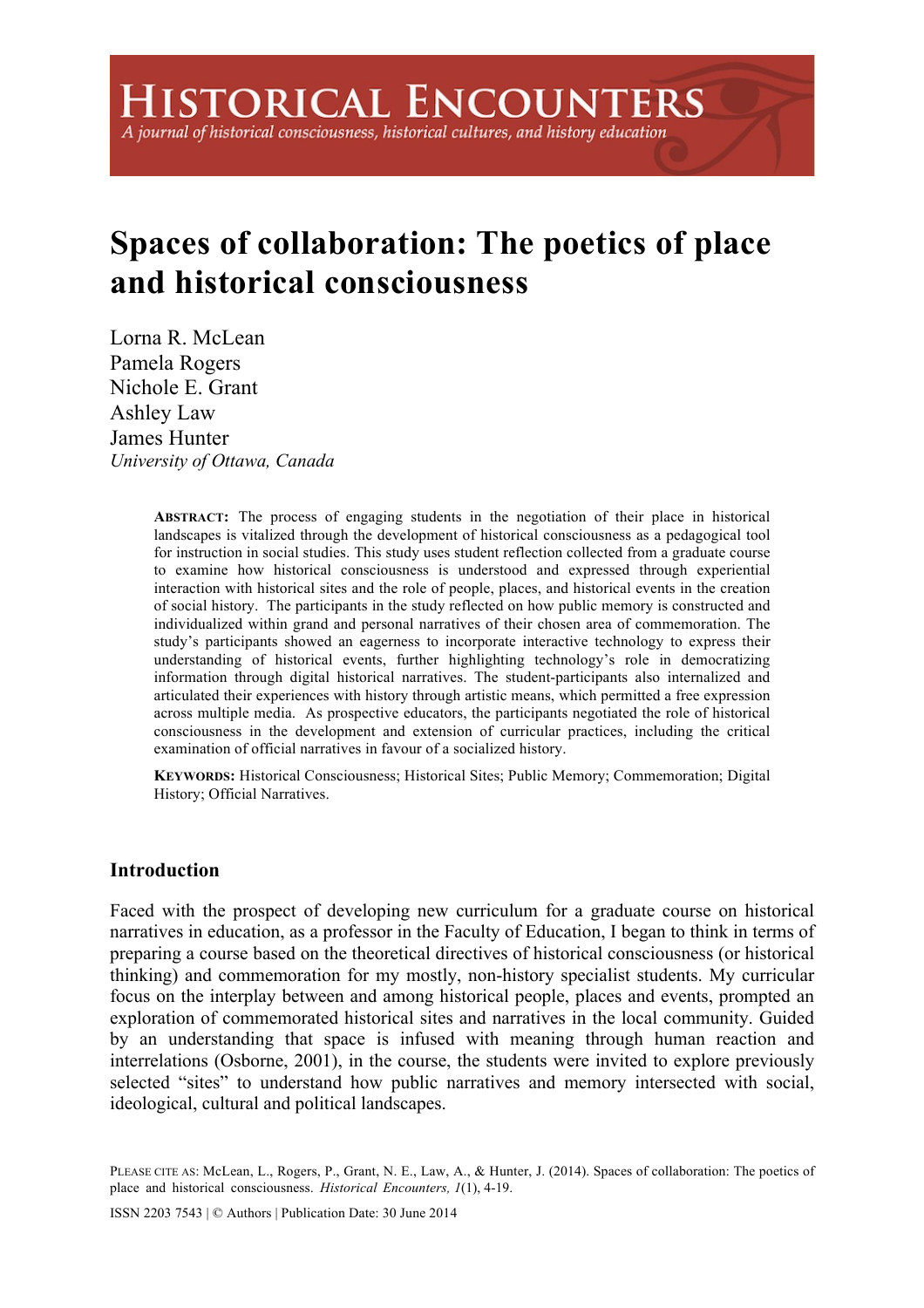This paper is a response to my curriculum-based, pedagogical dilemma. To better understand how the students experienced the course and what I as the teacher had learned from teaching it, together, four graduate students and I researched and wrote a critical account of our practice. The paper is divided into four separate, but overlapping and related 'vignettes'. The first vignette begins with the professor, providing an overview of the theoretical framework that informed her design of the course, followed by a discussion of the results of a survey that she conducted with former students who attended the course. In the second vignette, a group of three graduate students who completed one collaborative assignment wrote about their experience of completing the assignment as educators and as artists. This section is followed by the analysis of a fourth graduate student who records her separate experience of completing the assignment. In the final closing vignette, the professor and the graduate students reflect on what they learned from this experience and how these findings inform the theoretical underpinnings of their practice.

#### **Opening vignette: the professor**

In preparing this course, I drew upon three theoretical frameworks. First, I relied upon research on historical consciousness, narrative and teaching (Counsell, 2011; Lee, 2005; Levesque 2008; Seixas 2004; Stearns, Seixas & Wineburg, 2000; Straub, 2004) for insights and readings related to structuring the course. Current trends of historical thinking have been articulated by a number of educational historians and variously called historical consciousness, historical thinking, or historical mindfulness (Lee, 2004; Levesque, 2008; Osborne, 2006; Seixas, 2004; Straub, 2005). Historical thinking originated in research conducted in Britain and Germany during the 1970s and 1980s and began to be prominent in the United States and Canada during the 1990s (Rusen, 2004). More recently, scholars such as Straub (2005) and Lee (2005) have invited educators to consider ways in which historical consciousness "is inevitably connected to narrative acts" (Straub, 2005, p. 54) and to recognize that "in understanding students' prior conceptions of history and the past we need to be able to pursue different kinds of questions" (Lee, 2004, p. 37). In Canada, Peter Seixas, a leading theorist defines historical consciousness as "the intersection among public memory, citizenship, and history education" (Seixas, 2006, p. 15). This intersection can best be understood through a series of questions that are not only about the past, but about links to the present, which relate to how we see things from the past in the present and under what conditions or circumstances we have come to understand issues in this way (Hawkey, 2013; Reisman, 2012). To accomplish this objective, I took direction from Seixas' and his colleagues (2013) six historical thinking concepts (historical significance, cause and consequence, historical perspective-taking, continuity and change, the use of primary source evidence, ethical dimensions of history) and Levesque's (2008) instructions for 'thinking like historians' to shape the questions that the students encountered at the 'sites' that they visited for their course assignment. This foundation in historical consciousness also links to traditions of practice-oriented education in relation to understanding and learning about, and within, a subject discipline for students. I was therefore mindful of related educational writings that oriented understanding and learning as social practices (Barrow & White, 1993; Hirst 1974/2010), as well as seeing learning as equally participatory and rooted within students' life-narratives and must be understood for these students as related but at the same time within the culture of the discipline of history itself (Bruner, 1996; Gardner, 2001).

Equally important, I selected course readings related to my three themes of place, people and events. In so doing, I deliberately choose texts (which included videos, book chapters and articles) that invited students to move beyond the grand narratives of the past and commemorations in the present. I attempted to unsettle and disrupt prior impressions of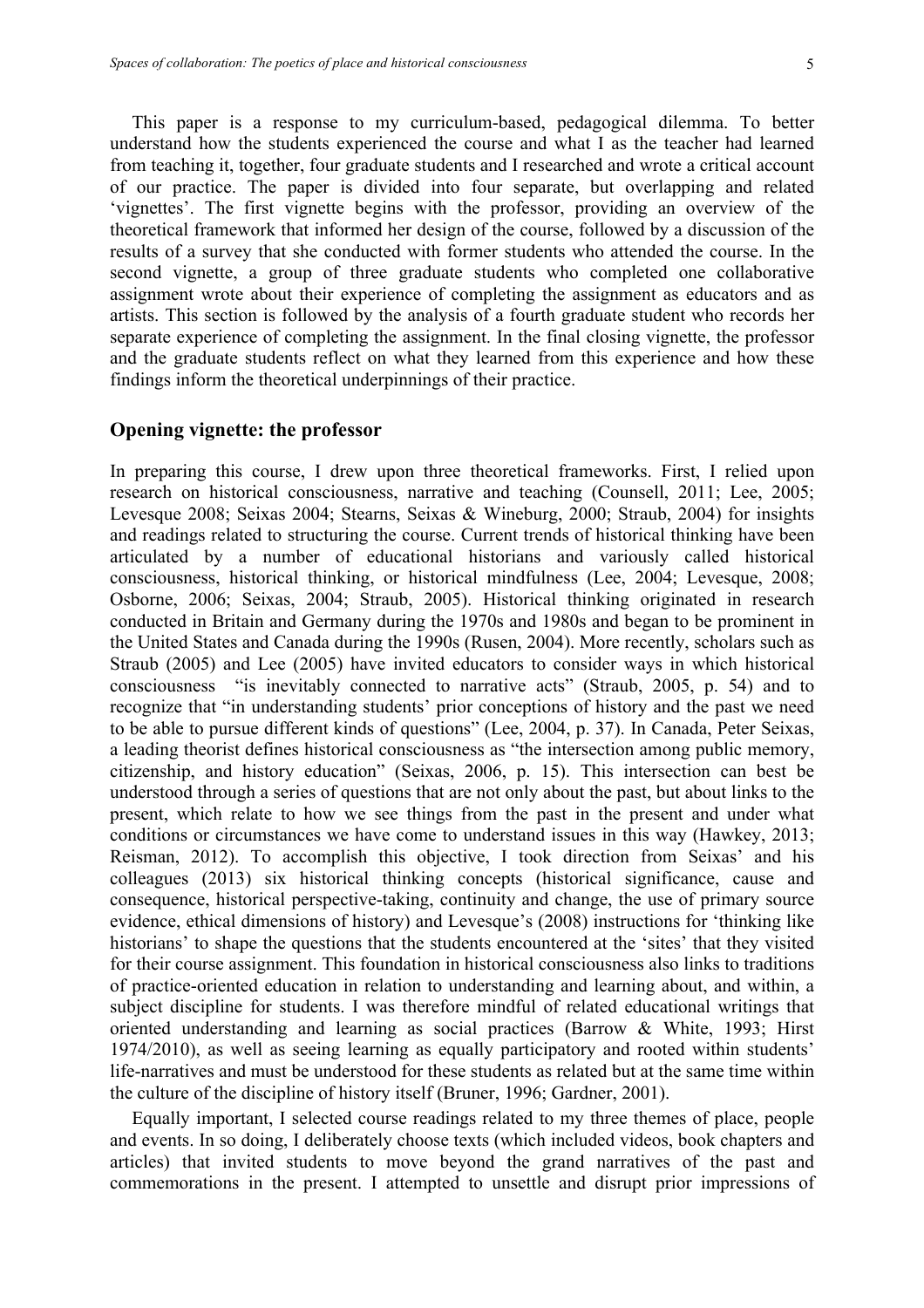history as a 'national narrative' (Neatby & Hodgins, 2012) and their representations through public memory and commemoration by including provocative readings by Werner (2002) and Hall (1997), and by lecturing in the first class on related concepts of history, heritage, collective memory, representations and narratives. This lecture was followed by a workshop where the students applied theoretical concepts to a range of primary source materials drawn from the past, but with which they might have some familiarity. In sum, my goal was to 'make the familiar strange' by taking 'public memory as a sphere for developing a historical consciousness' (Simon, 2004, p. 197). To better understand the historical process of making 'memorable history' in public commemoration sites, I invited an historian from the one of the national commemoration sites (Parks Canada) to talk with my class about the rigorous background process required for a person or a location to be granted an official plaque of commemoration in Canada (Dodd, 2009).

Subsequent classes included discussions of debates – the history wars -- to frame the lengthy and divisive history wars nationally, in Canada, and internationally (Osborne, 2003; Taylor & Guyver, 2012). To help the students comprehend the context in which some of these controversies occurred, additional readings reminded the students of the seemingly banal discourses of racism that are embedded in the colonial legacies of that past and continue to be normalized in the present (Montgomery, 2005; Stanley, 2009). Finally, a piece by Brian Osborne (2001) guided the students to new ways of thinking about a history as a 'geography of place'.

To address the narrative part of the course project, I selected twelve historical sites and for the first assignment, students were invited to create their own historical narrative of the person, place or event commemorated at their chosen site. According to Kenneth Osborne (2006) historical mindedness preserves narratives as the way people make sense of the world, and for students to identify sites of power in their lives, in the ways narratives are privileged through forms of collective memory and commemoration, they must be familiar with the nation-building narrative of Canada. Although different groups have responded to the same commemorative process, they have done so at different times and often for similar or overlapping reasons – especially when responding to the role of nation building (Neatby  $\&$ Hodgkins, 2012).

In order to critically reflect on this process here, we addressed the following questions: 1. We were guided by the central research question of historical consciousness: What sort of past do we carry around and for what uses do we understand the past in the present and its relationship to the future? 2. How do sites of public memory and commemoration (re)historicize people, places and events within the grand narrative? 3. What knowledge and narratives can we bring to understanding the past? In particular, what sort of knowledge and narratives exist about historical places on the internet? 4. As students, how do we represent our narratives of historical knowledge in the 'site assignment?' What do I bring to historical knowledge production?

There are multiple ways to construct narratives – grand narratives, personal narratives, digital narratives and historical narratives. The conceptual framework of historical mindedness builds on the kind of connections between past and present that are often found in the public history approach, ones that enable students to construct their own narratives. To do so, students need the skills of historical thinking to build historiographical contexts. Osborne (2006) argues that historical mindedness makes history become part of a set of problems to engage students intellectually, one that encourages them to make the imaginative leap into other people's lives and to see the world through their eyes. This in turn allows students to see the choices that were available, the decisions that were made when people like themselves did not know how things would turn out.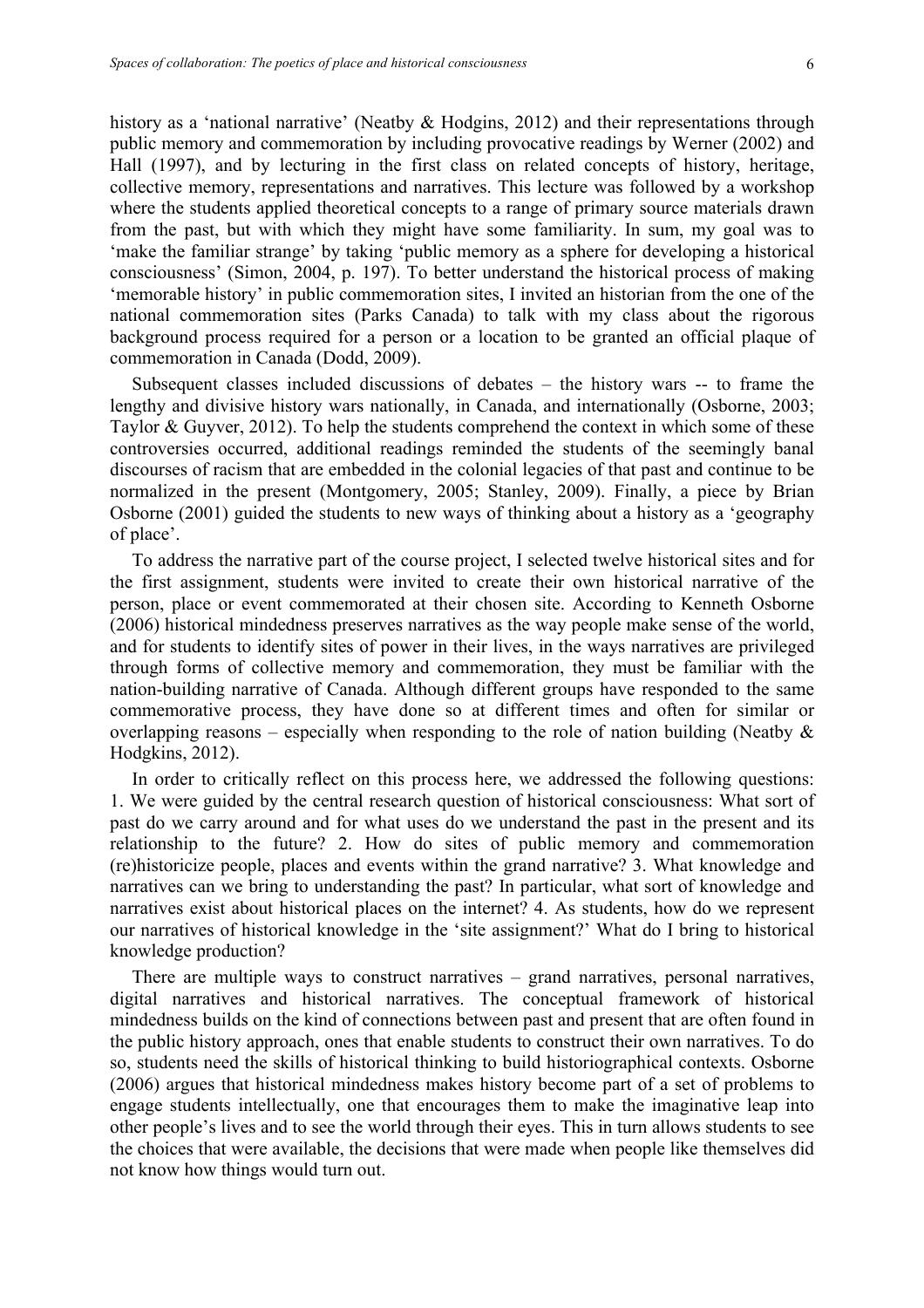Drawing on the notion of a 'democratizing public memory' (Stanley, 2006) for the course assignment, I selected 'sites' which challenged the received official heroics and nation building narratives and invited students to engage with rethinking history and commemoration. Some commemorations invited students to confront racializations of Black and First Nations communities directly or through the insights that they gained when examining the controversial nature of selected sites. Informed by a national 'social memory' of the past (Neatby & Hodgins, 2012, p. 15), which I assumed many students had studied in their history classes and, in fact, proved true with only minor exceptions, as students reproduced the traditional 'grand narrative' (Counsell, 2011). To further delve into students' understandings of the past, I selected monuments which fit with the traditional national narrative featuring war, former prime ministers' residences, and places related to economic development such as the UNESCO designated Rideau Canal. With this grouping, I represented what Neatby and Hodgins (2012) describe as "cashing in on the past" (p. 15). Under these circumstances, Neatby and Hodgins (2012) assert that the process of remembering is weighted down with memories meant to strengthen among viewers "a dearly held nation" (p. 14) by building a methodology of purposeful amnesia. Unsettling notions of the past, in some instances, also meant investigating familiar places or (re)discovering new 'sites'. With Brian Osbornes' (2001) notion of historical 'place' as a frame of reference, some students explored repurposed historic spaces to uncover their past such as the renovated structure which currently houses city hall, but is the site of the former Teachers' College or condominiums located in the popular local market area that were once the site of a major language dispute at the previously occupied elementary school.

By following through on the concept of having students create their own narrative, for the final assignment or project, I wanted to pay particular attention to students' preferences for learning which invited them to be creative, and emotionally and socially engaged, (Coetzee, Munro, & Boer, 2004) – in Zeeman and Lotriet's (2013) words, to go "beyond the expected" (p. 179). As Jensen (2001), among others have argued, "arts enhance the process of learning. The systems that nourish, which include our integrated sensory, attentional, cognitive, emotional and motor capacities are in fact, the driving forces behind all other learning" (p. 2). Scheurman and Newmann's (1998) idea of 'authentic intellectual work' (p. 1) brings depth to the educational experience. To tap into the individual, creative skills of the students as researchers and artists – the site assignment offered interactive learning opportunities for constructing their own understandings of historical knowledge (Osborne, 2003).

Research that links social development with learning in the Arts (Bresler, 2007; Deasy 2002; Jensen, 2001) suggests that the Arts provide strategies for 'deepening the learning experience'. This approach is further strengthened by the constructivist views of Scheuman and Newman (1998) that support opportunities for deep learning. For the assignment, the students were offered a choice among 12 historical 'sites' that were located within a 20 minute walking distance from the university. There were three parts to the assignment: exploring the 'site' through a series of guiding questions that accompanied each destination, researching the history which was to be completed after the initial visitation, and then presenting the 'site' in a 'product' such as designing a brochure, develop a lesson, write a media report, prepare a graphic story, portrait zine, children's book or sketchbook using the RAFT (role, audience, format, topic) structure<sup>1</sup>. Evaluation criteria were based on the coverage of context, creativity in presentation, academic references, quality of writing, and level of background research. As a guideline, I suggested a length of five to seven pages or equivalence. Given that I was striving for authentic learning, I wanted to accommodate the students' career choices in the assignment so that teachers, for example, could prepare lesson plans or write a children's book (Ravich, 2000). The resulting assignments were unique, insightful and creative -- submissions ranged from a 'published' children's storybook and a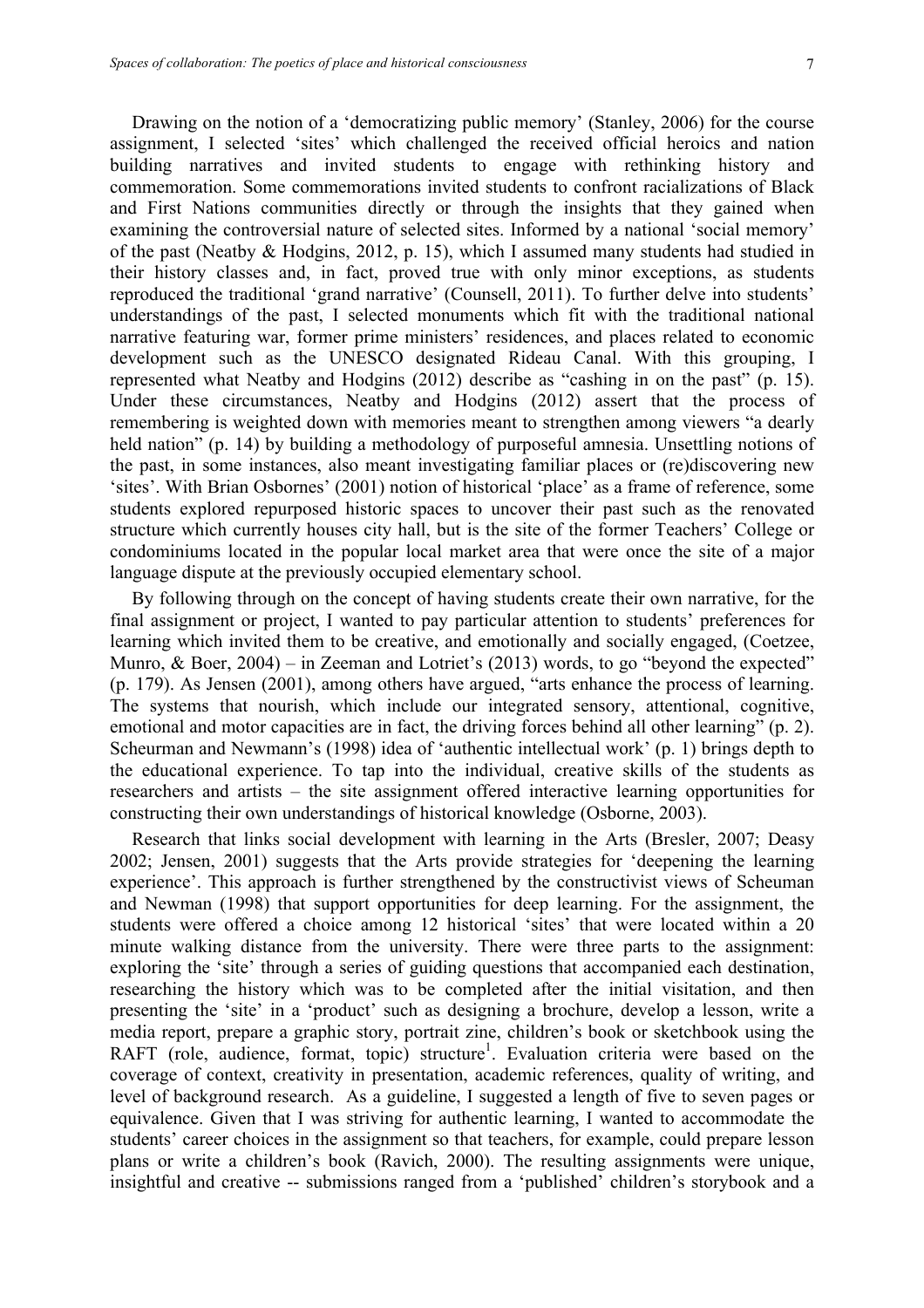collection of letters, to a scrapbook, brochure, portrait zine, blog and wiki. As we shall see, among the students selected for an in depth analysis in the paper, democratization of the past, led them to the poetics of digital technology.

# **Methodology**

To analyze the survey that I conducted with all the students, I employed Auerbach and Siverstein's (2003) coding method. Their approach contains three separate phrases -- each one dealing with a different level of analysis that moves back and forth as the complexity of the text emerges. Drawing on these three phrases, which I adapted to reading the survey results (making the text manageable, understanding what was written and analyzing the data in relation to the historical consciousness theory), I selected the relevant text and grouped repeating ideas into themes. The second part of the study, completed by the four graduate students (authored here), relied on a hermeneutic reflection of their experience with both the historical sites, and the course (Linge, 2004). These reflections are grounded in Gadamer's (1975, 2004) dialectical hermeneutics, and informed by a critical use of Seixas' (2013) method of understanding historical consciousness. Their analysis of their experience and its relation to theory is included in the second part of the paper.

To expand upon my understanding of how learning took place beyond the survey that I conducted, the research and this paper includes an in depth analysis of the experiences of two groups of graduate students. This is not a sampling of the learning experiences of all, or a sampling of the students' assignments, rather it is through the narratives of the two groups who used technology that we are attempting to understand the learning process. It's not an evaluation of this assignments' approach as a learning model (although it could be understood as providing one way to teach historical consciousness), rather, with this paper, we are trying to understand how one experiential learning model facilitated the selected groups of students' understandings of larger issues of historical consciousness, history and commemoration.

The first 'site' assignment of the semester, in part, dictated the selection of course readings. The site assignment was an integral part of the course experience and not simply the evaluative component. Some people worked on single projects and others worked in groups. I selected a single project and a group project for further analysis. These assignments were selected as examples because in these two instances, with the digital component, the students took up technology to foster knowledge production. We (the professor and the students) wanted to explore more in depth how we understood the relationship between historical consciousness and technology. In particular, as a professor of history, I was interested in finding out more about how practices of learning history and constructing historical narratives shifted with online formats. As well, each group involved a PhD student who is working in the area of historical narratives for her thesis -- the other two students are high school teachers and I was interested in how they would represent historical thinking given their prior experience as educators (Reisman, 2012).

Among the class of 27 graduate students, after completing the required ethics consent forms, eight people responded to the six-question survey. Given that four additional students participated in reflecting on the course and the assignment as authors of the paper almost half the students in the course completed the questionnaire. Although several of the respondents had history degrees, none of them were familiar with historical consciousness prior to taking this course.

In responding to questions related to exploring the site and researching the history*,*  although some of the students were familiar with the place that they visited or the person/event that they were researching, half of the students commented on the extent of the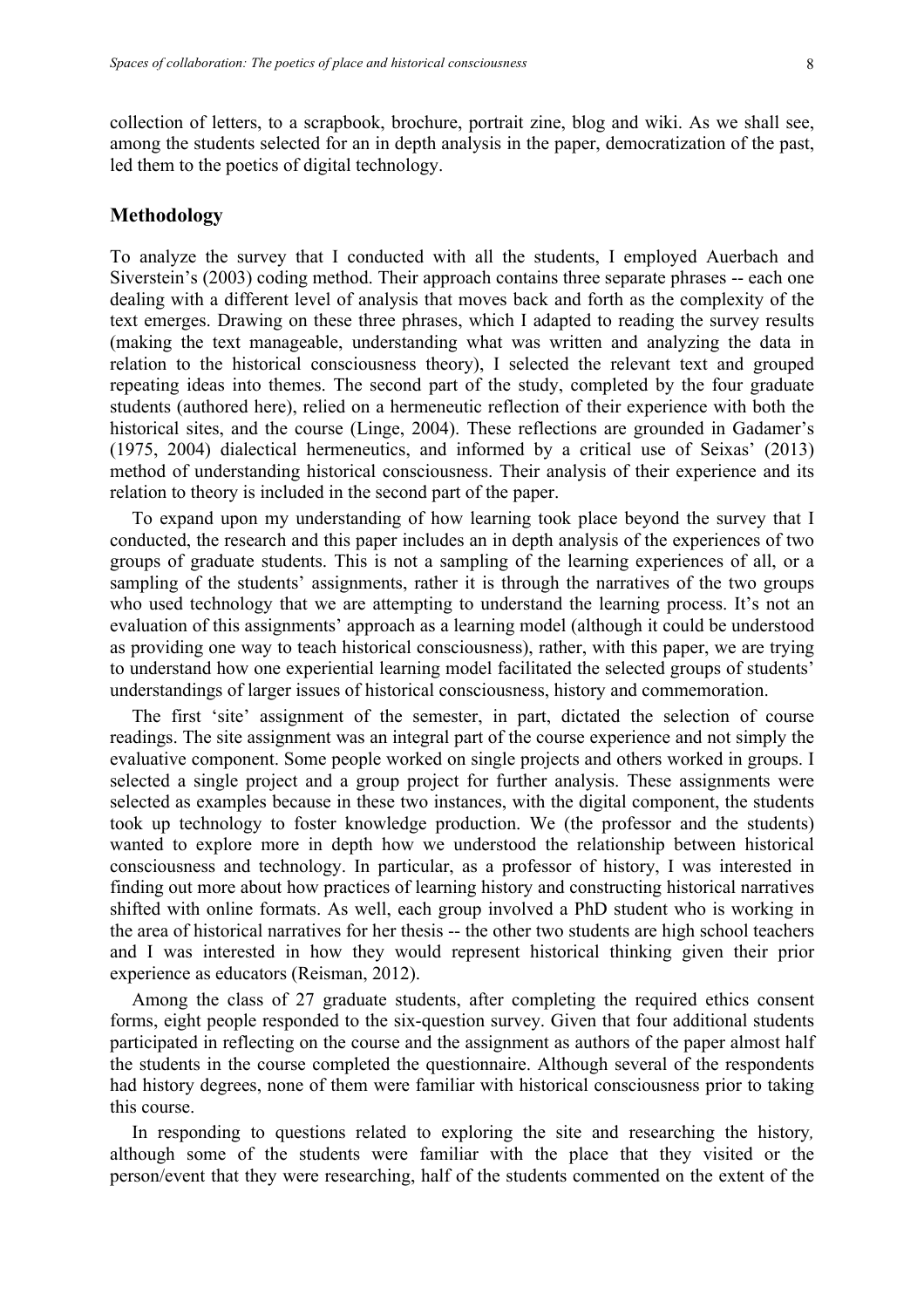research that was required to locate information about their topic and to understand their site. One student within the survey reported that 'repeated site visits were necessary to understand both the location in which the monument is situated and the [composition of the] monument itself'. When asked what they learned about historical consciousness*,* the students addressed the following themes: commemoration and relevance, their role as educators, and the assignment as a personal experience.

For several students, this assignment took on a level of significant importance because of the way that they personally related to the site. This personal experience impacted the way they thought about the representation of the past as it is commemorated in the present. The particular importance was summed up in the comment that commemorative sites should be established 'tactfully, because for the most part, this [visit] will be the only source of information on that particular site for the public', moreover, 'commemoration of an individual or subject is complex and sometimes a controversial task'. In making the connection between commemoration and history, another student rightly observed, 'History is not always about the "facts" about an individual, but the choices that go into representing him/her'.

Further, several students connected their understanding of historical consciousness to the way in which they, as educators, have taught about the past to their students noting how connections can be made in the unlikeliest places and history can easily be manipulated with the use of random facts. For the student who researched a Canadian hero, the assignment was a big challenge to present all issues, including that of 'hero' from a perspective of critical thinking reminding him/herself 'never to present projects to students that carry your own bias'.

Finally with regard to their personal experience of connecting the site assignment to their understanding of how the past can be overlooked as (ir)relevant in the present, a respondent opined how easy it is to pass by something and not notice the features which make is distinct. Furthermore, the student observed, how easy it is to forget that there are objects that are worth noting because of what they tell us about the history of Ottawa, or anywhere in the world. One respondent who completed this assignment experienced a deep personal connection to the site. He/she remarked that this site has now become a 'favourite place' because of how eloquently the artist used a visual text in the present to speak of the way that it honours a past event. Overwhelmingly, all the respondents stated that they had enjoyed the assignment (which may, of course, explain why they completed the survey).

The influence of artistic representations and technological options was one of the surprising and enriching outcomes of the assignment. As indicated previously, the students took advantage of the RAFT model to design a range of 'products' for their assignment. Several students commented on the advantage of having options for their assignments and a couple of teachers wrote lesson plans. One student remarked on the creative benefits of the RAFT model for their product so that sensory elements of sounds, images and photographs could be included in their audio/visual assignment, while another student stated that this approach allowed him/her 'to apply my knowledge and learning in a different context than a traditional paper would have allowed me to'. Additional insights related to using technology to develop their 'product' and to further understandings of historical narratives and consciousness, will be developed in the students' vignettes in the next section.

#### **Digital historical narratives**

#### *Graduate students' experience with the sites*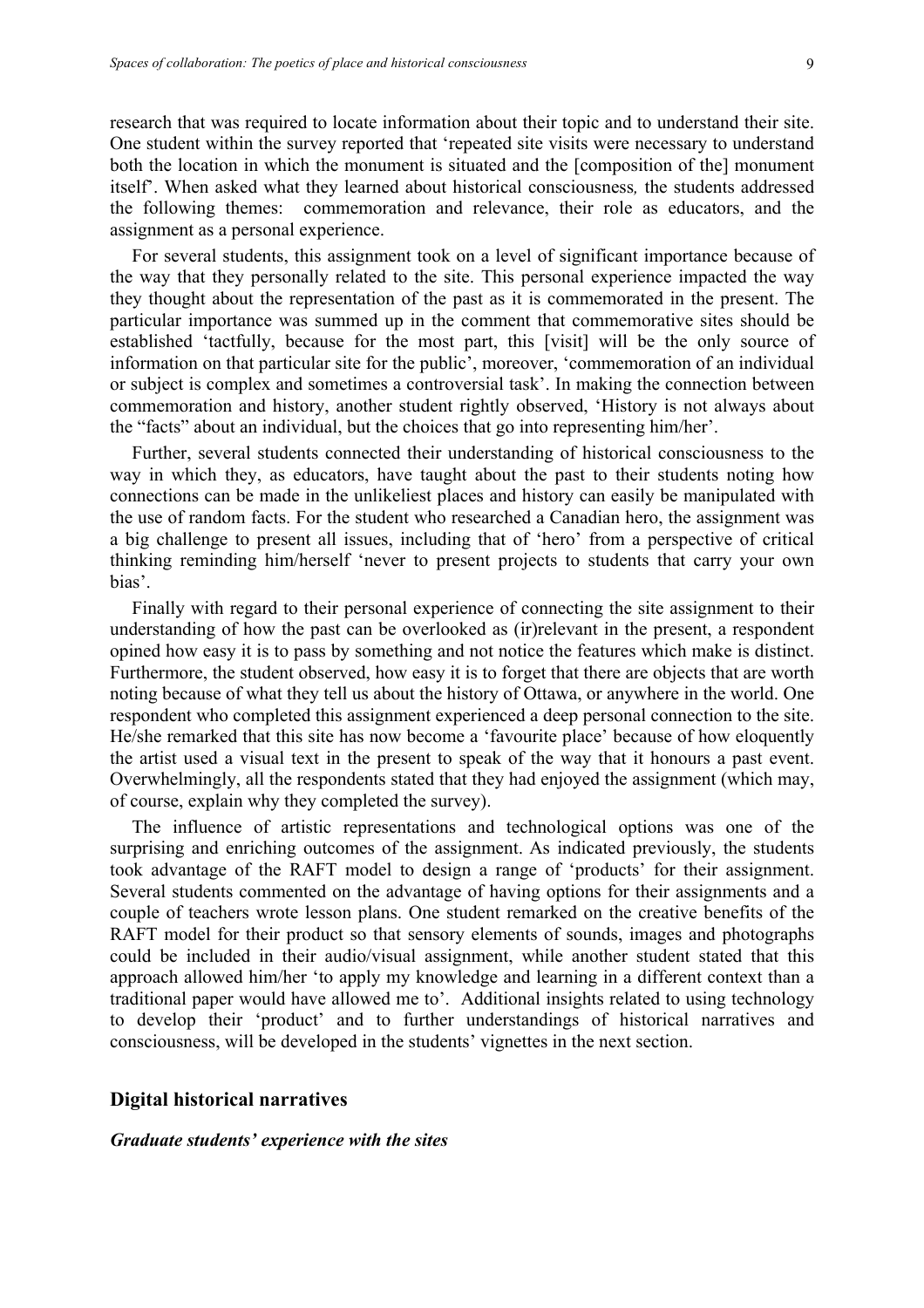The following site assignment narratives illustrate deep connections and intersections between Seixas' (2006) work on historical consciousness and (three) historical thinking concepts (Seixas et al., 2013), when coupled with digital technologies (Hennessy, Ruthven, and  $\&$ Brindley, 2005). Both sites, easily accessible in the nation's capital city, were chosen for their historical significance – one of the six historical thinking concepts (Seixas et al., 2013) albeit for different reasons. The contemporary site of École Guigues (a former school), now renovated for residential and community use, changed the way the group interacted with the location, as the original structure was in tact, but the neighbourhood and function of the building no longer conveyed its historical significance. Continuity and change, a second historical thinking concept (Seixas et al., 2013), played a dominant role in the construction of the group's publicly accessible wiki for teachers and students, as the focus of the narrative was through an interdisciplinary approach, weaving themes of change into teaching resources and lesson plans in secondary Geography and Language Arts.

A student using an interactive online blog constructed the second selected narrative, which was also displayed in a publically accessible forum. The second site visit, the Rideau Canal, is unpacked by the student using a narrative that evokes cause and consequence, a third historical thinking concept (Seixas et al., 2013). This narrative engages with the site as a physical experience, to appreciate the breadth of undertaking of a large structural development, created through human labour. Both the causes and consequences of intentionally shaping of the land and displacing peoples are explored using a personal blog.

By using an online forum for displaying their narratives, both groups demonstrate the significance of digital technologies in the construction of historical consciousness. The ongoing, dialogical processes of meaning making, starting with the site visit, and continuing through the creation of online interactive technologies fuses together digital hermeneutics (Capurro 2010; van den Akker et al., 2011) and historical consciousness. As stated earlier, Seixas' (2006) definition of historical consciousness blends both public memory and history education. Through the interactive materials on the wiki page and blog site, each assignment uniquely blends public memory through historical and contemporary documents and photographs, lesson plans, resources, and critical reflections to create a 'digital historical consciousness' that weaves public memory and history education through historical thinking concepts.

# *First graduate students' vignette: École Guigues*

We chose to visit École Guigues because as residents of the city of Ottawa (capital of Canada), we had all walked past the location, where tensions had erupted nearly 100 years before, without ever understanding the historical significance of the site. Upon arriving, we found the historical marker that was hidden in plain-view—pedestrians passed by without notice as we unpacked our cameras, notebooks, and began to explore the present-day condominium complex that was once at the forefront of the debate over French language education in Ontario, Canada. Although the site had been used by Roman Catholic schools dating back to 1864 (Bytown Museum, 2009), École Guigues was built between 1904 and 1905. École Guigues was directly affected by the provincial government's adoption of Regulation 17 in 1912.

In 1912 the Ontario provincial government, led by Premier James Whitney, passed Regulation 17. The regulation made English the official language of instruction in all schools. French language education could only be used in primary education when students did not have a functional use of the English language. In 1913, the regulation was changed to allow the use of French in later grades if it was directed by the parents and did not exceed one hour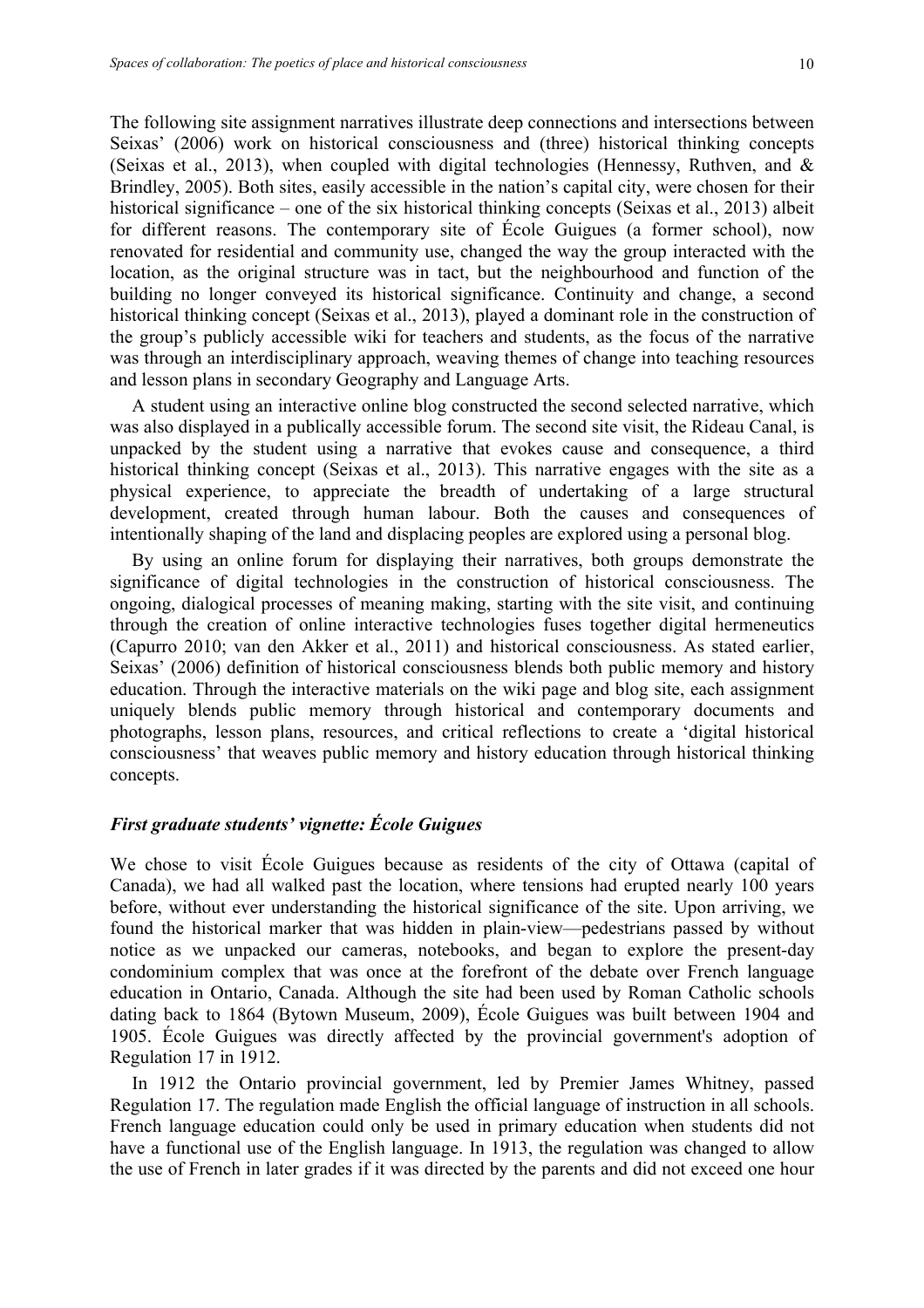per day (Axelrod, 1997). In response to this and other infringements upon their rights as a result of Regulation 17, the French-language community fought back in various ways. École Guigues became a symbol for this struggle for language minority rights because there was a direct confrontation between city officials and French-speaking community members on the front steps of the building. In 1915, the provincial government refused to fund Frenchspeaking schools -- but this did not deter the administrators of École Guigues. The administrators regained control of the school in 1916, and the government eventually recognized the authority of bilingual schools in 1927 (Bytown Museum, 2009). It was on the steps of École Guigues --once a catalyst for conflict--where we, as students, artists, and educators, found ourselves tasked with creating meaning of the symbolic site.

#### *Response as artists*

We arrived at the site compelled to capture our interactions through the visual medium of photography and narrative. As we explored the perimeter of the building, we captured images of all facets of the location to situate it visually within the narrative provided by the professor. Special attention was paid to architectural features of École Guigues, including renovations matching the original building style, and noted the function and aesthetic aspects of adjacent buildings to further contextualize the constructed, commemorative space. Understanding that 'places are defined by tangible material realities that can be seen, touched, mapped, and located' (Osborne, 2001, p. 43) we circled, photographed, touched, and gained access to the lobby, to fully interact with the site.

After the École Guigues visit, we uploaded and shared our images and reflections, juxtaposing the visuals against historical records of the site. Just as we were compelled to explore and make meaning of the former school, we wanted to present our findings in a similar fashion, through an interactive approach using collaborative technology. We found the contemporary technology of the Wiki would provide both the interactivity and visual capacity to match our own experiences with the site. As Werner (2002) reminds us, 'the educator's role is to encourage the conditions that allow readers to dialogue richly with / about / against images, and to be less dependent upon he textbook's authorization of correct interpretations' (p. 425); the interactivity of the Wikispace permitted our visitors to not only learn about the history of École Guigues and Regulation 17, but to experience and contribute to the significance of the site digitally as we experienced it physically.

The movement from static digital technology to interactive (web 2.0) technology reframed the ability for students to become active participants in the study of history as opposed to passive recipients. According to a study by Hazari, North, and Moreland (2009), using Wikis in the social studies classroom promotes a sense of collaboration among students and ensures that they develop a familiarity with contemporary tools for storing, accessing, and editing data online. To construct our Wiki, we collectively and collaboratively used the internet to research the narratives surrounding the place of École Guigues and compiled them into subsections within the Wiki. By adapting this approach, we presented the information in a way that invited our audience to interact, interpret, and create their own 'memorable histories' that were meaningful to their own lives.

## *Response as educators*

As part of the assignment requirements, we created lesson plans for educators to use to guide students through the collected-content of the site visit. We were able to extend beyond simple history lessons, and incorporate the visual arts through photography, geography through mapping, and English language arts through narrative response. As educators, we aimed to promote active, rather than passive meaning making, allowing the website visitors to connect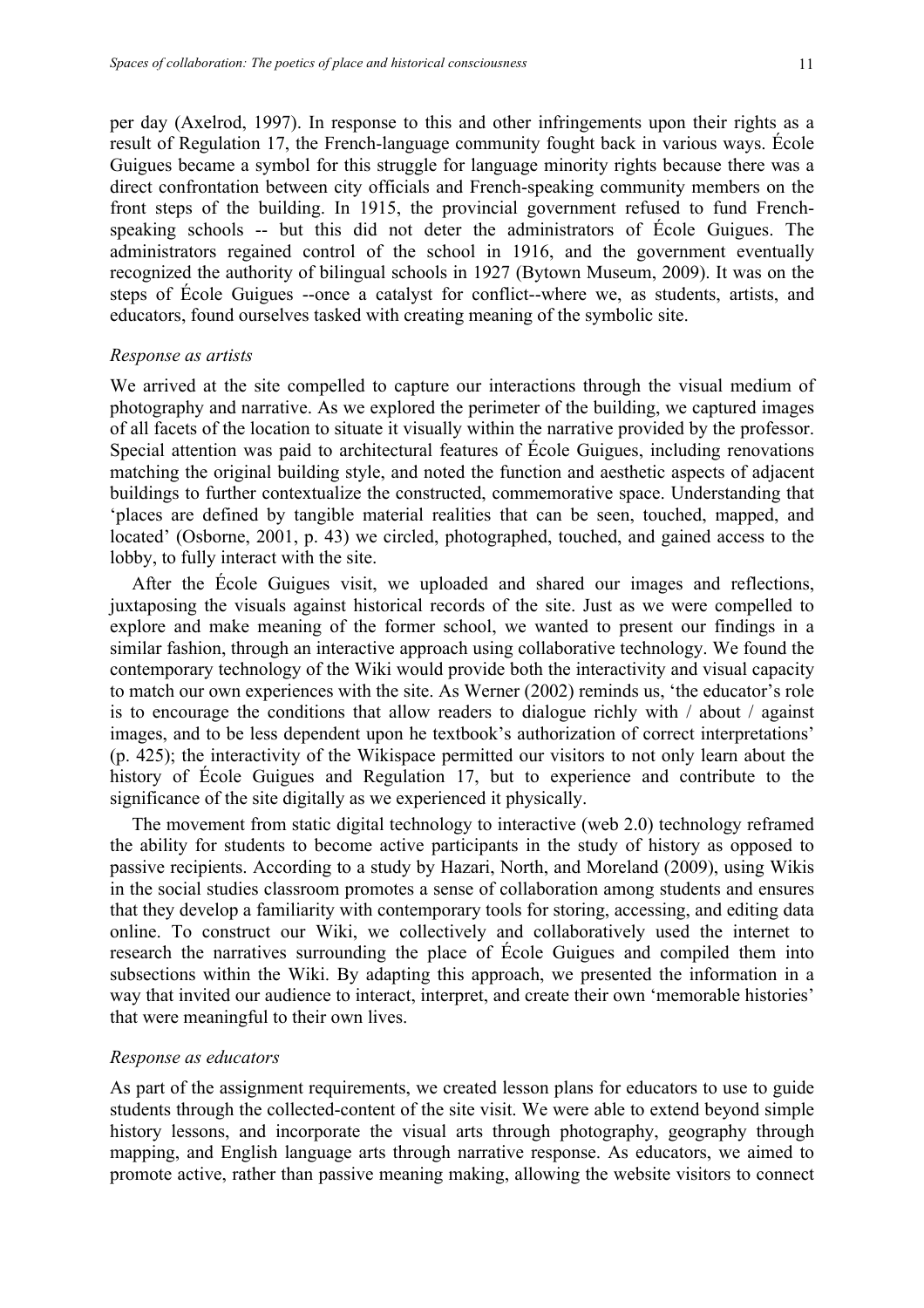shape themselves into the historical agents of their own futures' (p. 871).

parts of the wiki to the overall historical significance of the site; as Werner (2002) suggests, 'readers/viewers do not passively receive meaning; they make meaning by understanding how the parts are related to the whole' (p. 403). These processes of meaning making are essential to the development of historical consciousness. According to Sexias (2009), 'students as historical agents operating in their own historical moment means this: that they understand the impossibility of knowing once and for all the story of which they might be a part, and yet have the tools to steer between mindless pie-in-the-sky utopianism and deadly despair as they

The course assignments' pedagogical shift from learning about history in the classroom, to exploring dynamic historical spaces in the community, fostered collaboration among our group members and inspired a second pedagogical broadening as we created our lesson plans. Through the historical site activity, we individually envisioned innovative ways to communicate the experience of École Guigues as a historical place, connected to significant events and people. Seixas' historical thinking concepts of cause and consequence, historical perspective-taking, and continuity and change, guided the purpose and structure of the lesson plans, seeking to recreate the interactive experience of a commemorative site through use of the Wiki and online archived materials. Situating École Guigues both as a historical site of a significant event, and as a contemporary public space, acknowledges the dynamic nature of history through what Rüsen (2004) calls 'genetic' historical consciousness; 'past actualities' are understood to be temporal, transformational and evolving (p. 77). Just as we as educators questioned, interpreted, and created meaning through our experience with the site and development of our Wiki, we hoped our students and visitors would be enabled to become constructors of their own meanings as 'historical agents' as well.

As educators working with the secondary history curriculum in Canada, textbooks have traditionally played a predominant role in instruction. As they are aligned with the curriculum and are generally considered politically neutral (Issitt, 2004), textbooks are a safe resource that many history teachers rely on as a primary source of instruction. Our own education in history involved reading assigned pages and completing questions, which is a rote learning environment that did little to instil critical historical thinking. The site assignment provided an opportunity to explore alternative ways to approach the curriculum in order to foster student curiosity and historical consciousness. Whereas textbooks situate historical events in a static portrayal, the experiential exploring of the physical site in real time and place inspired a more personal interaction with history than the traditional textbook. The exploration of history through the site assignment made us rethink our pedagogical approach in our own classrooms and the role technology can play in fostering historical consciousness and historical thinking. The use of technology to engage student learning promotes an interaction rather than a mere transaction with the subject matter; it requires active rather than passive learning. The site assignment allowed us to move away from being individual learners of history through text, to a community of learners making meaning in physical and digital communities. Through the mode of digital technology, we aimed to replicate this exploratory experience for our students.

### **Second student vignette: Rideau Canal**

#### *Experience of the site*

I chose the Rideau Canal for my site assignment for both practical reasons, as it was quite close to campus, and also because I was curious about it in relation to mapping, creating, controlling and defining Ottawa as a historic space. As a resident of the city during my studies, the canal was a banal part of the urban landscape I regularly occupied. It was in an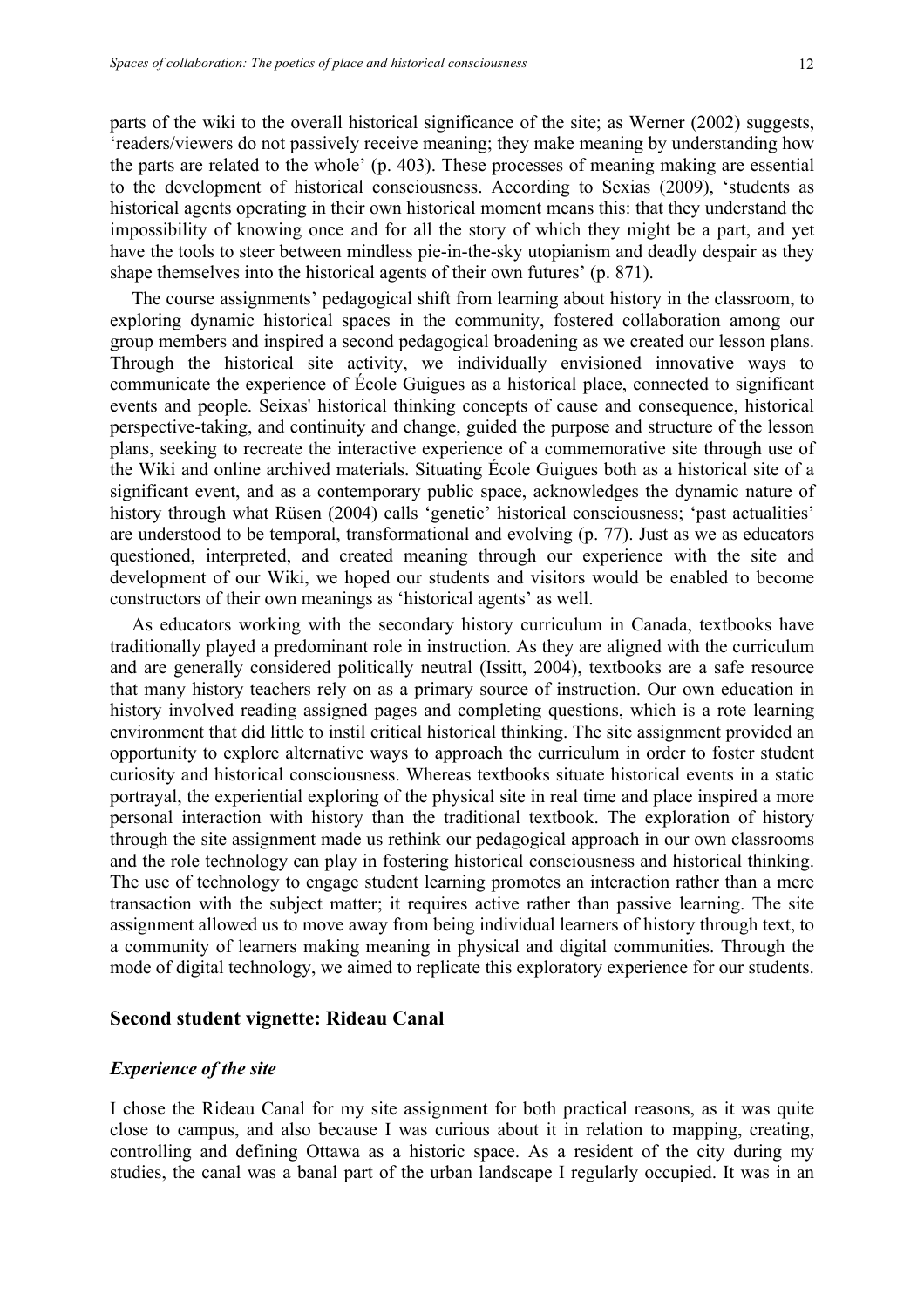effort to engage in historical consciousness making in relation to this banal 'site' that I chose to investigate the Rideau Canal in relation to my own personal narratives and the larger historical narratives in which it is situated. In this way, I wanted to think through some of the historical concepts we had been engaging in class up to that point – dealing with historical narratives, Sexias' historical consciousness, as well as the ways in which commemoration, narrative and nation inform understandings of place now and in the past.

In an official way, the Rideau Canal was designated as a UNESCO world historic site in 2007 for its engineering achievement as slack water canal of 202 kilometres running from the mouth of the Ottawa River to the harbour in Kingston in Lake Ontario in Canada (UNESCO, 2007). With a large map of the canal and the city's walking and biking pathways in front of me, I was standing a couple of kilometres down from the Bytown lock portion at the end of the canal which leads into the Ottawa River. It was a sunny afternoon as I walked with a classmate to look at the canal, not as a citizen of the city, but with the lens of a student/researcher of history of place. I wanted to purposely look at the site as something constructed, and begin to unpack how I related to the site; my position in history, as well as what such a position means for understanding and engaging with historical places.

#### *Experience as an artist*

Our site assignment asked us to consider the canal in Ottawa in front of a map of the canal and its pathways. As I stared at the map, I attempted to re-see the space in historic terms, what it would have felt like in this place before the canal existed, while it was being built and in its first years of operation. Looking back at the map I took a photograph of it, not knowing how I would use such a picture, but at the same time feeling as though the map itself spoke something historically significant about understanding the Rideau Canal and the mapping of space that was so casually put up as information for tourists. I was reminded of this fact as several passers-by asked my classmate and I if we were lost, or needed help. The everydayness of the map as being marked for tourists became all at once apparent to me and the strange feeling of being placed here as student, as researcher, as tourist, and as citizen of the city for going on two years. I was reminded of Seixas' call for understanding how we know about the past, and what this tells us about our present, and our future, but also Cutrara's (2009) call to be critical and skeptical of the 'naturalness' of history as a larger narrative project of the state. As I became aware my own conflicting and overlapping interactions with the site, I decided to delve deeper into my own connections of past, and future for the assignment in relation to these tensions, but also the process by which I produce such narratives.

#### **Response as researcher**

I looked again at the photograph I had taken. It spoke of a past of mapping the canal and the Ottawa area as well as a present reflected in the glass - the poetic irony of the buildings of the university in the background. I decided to use my picture as an artistic conception of the canal in the present and relate it to other past artistic conceptions of the canal for the site assignment. Understanding my connections and understandings of the historicity of the Rideau Canal required a medium in which I could narrate my thoughts and connect them to my present and in doing so relate to the history of the Canal as a site itself. How can such a picture 'work' to relate a history of place that is situated, contextual, critical but also revealing of the ways such a place is constructed as finished and banal - part of the urban landscape as it weaves its way through Ottawa's downtown, I wondered. To make my photograph meaningful in the continuum of past, present and future understandings of the same space, I endeavoured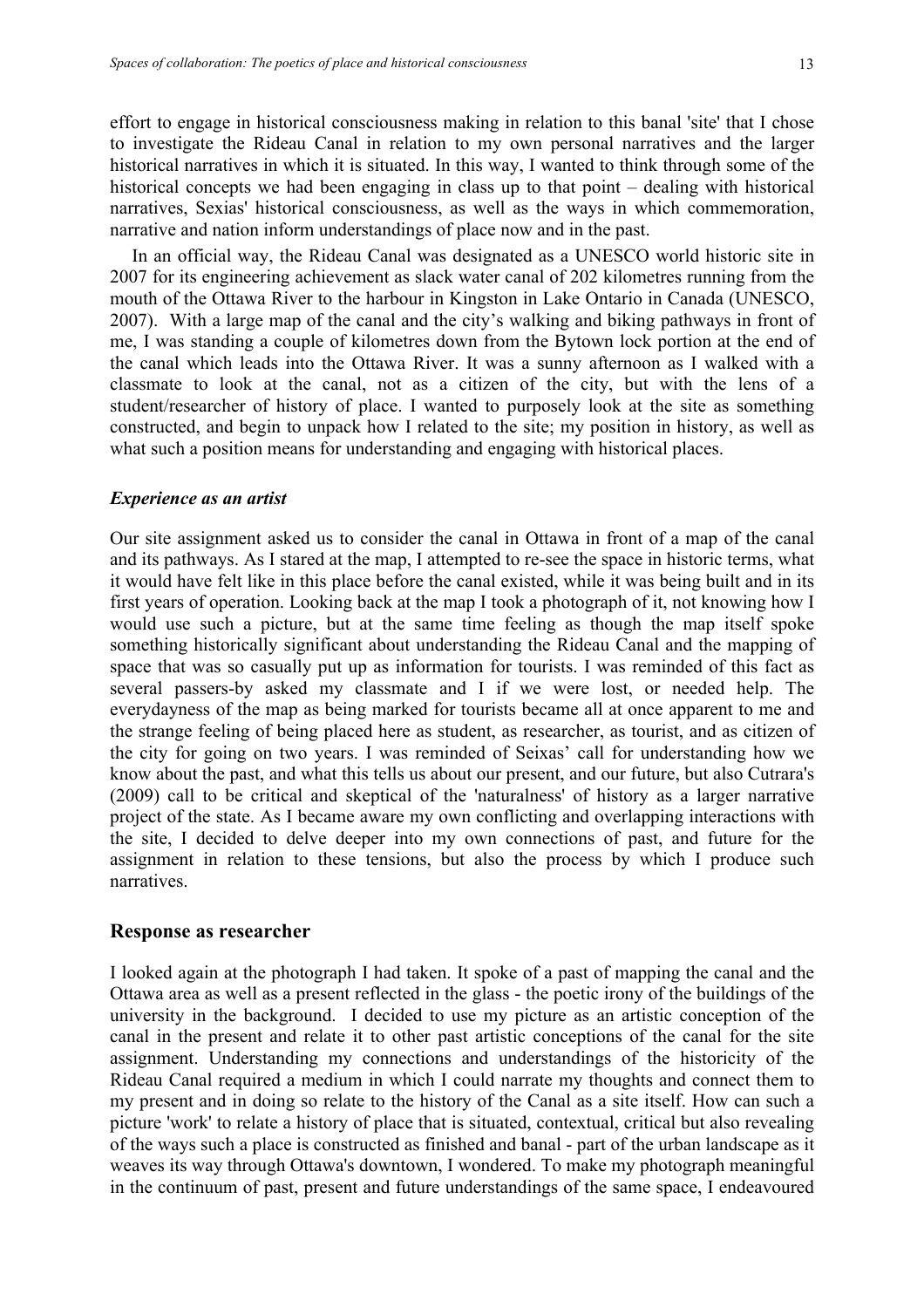to relate my own narrative to other artistic conceptions of the canal from different points in its history. The artistic conceptions, related to my own, and the running narrative of my investigation, would provide a strong visual ethnography of place, and also allow me the space to write and wonder critically within, and as, I investigate such relationships (Pink, 2007). In order to do this I decided to create a blog of my experience of the research process itself within Sexias' (2009; 2012) historical consciousness framework (as I understood it then) and relate my present understandings to those of other visual representations of the Canal from the past – namely through paintings. I googled, wikied, bookmarked and clicked though the many sites in the archives and webpages of cyberspace to find two artistic conceptions of the canal from the past to keep my project manageable and within the prescribed writing limit. I chose two paintings as a way of engaging my self and my responses and documenting the dialogic relationship I began to conceive with this place, as well as the many visual representations of the past in the canal as a dynamic historical site.

#### **Response as educator**

I wanted my blog to focus on the reflexive *process* of historical consciousness making in an online environment where access to other archival visual understandings of the Rideau Canal in different points in its construction through paintings. Often research and writing focus on the product (Coylar, 2009), and the blog as a medium gave me the space (in a variety of its conceptions) to put my own understandings and historical consciousness making; the very ways I made links between the past in the paintings, the present I now experience, and a newly connected futures that allows such comparisons to make other's engagements with my blog and with the site and the paintings I put together, create a deeper and more textured understanding of the Rideau Canal. As my particular focus was both the site itself, and the colonial project it espoused, (being an antiracist educator) I looked at the ways my historical consciousness building related to the historicity of the colonial legacy the Rideau Canal engenders and how this consciousness raising has the potential to work to trouble this historicity of place. Furthermore, I wanted to see what such a framework for the engagement with historical representations and visual as well as discursive narratives would look like; what was such a process like pedagogically. I found that blogs provide a framework to foster historical thinking concepts that are in process and has the potential as a pedagogical tool to this end. Though this was not something that was directly part of the assignment, understanding our own pedagogical journey through such reflections as well, for my part, in the making of the project itself, is an important task within this work as well as academic work more largely.

Much like the group above who investigated École Guigues, the online component provided a framework for the continued engagement with histories and historical narratives that was dynamic, dialogical and continually in process. It was the potential within the online frameworks that we all gravitated towards, as they provide the much-needed flexibility and access that works for the promotion of the historical consciousness *in the making,* which our assignment asked us to consider.

## **Dialectic engagements: digitalizing the site assignment**

The two assignments highlighted in this paper are presented as narratives of experience, first through the physical visit to the historical sites, secondly, through personal interpretations and collaborative interactions after the visit, and lastly, the finished projects are discussed in the narratives as part of their chosen digital interactive mediums: a wiki and blog. Hermeneutic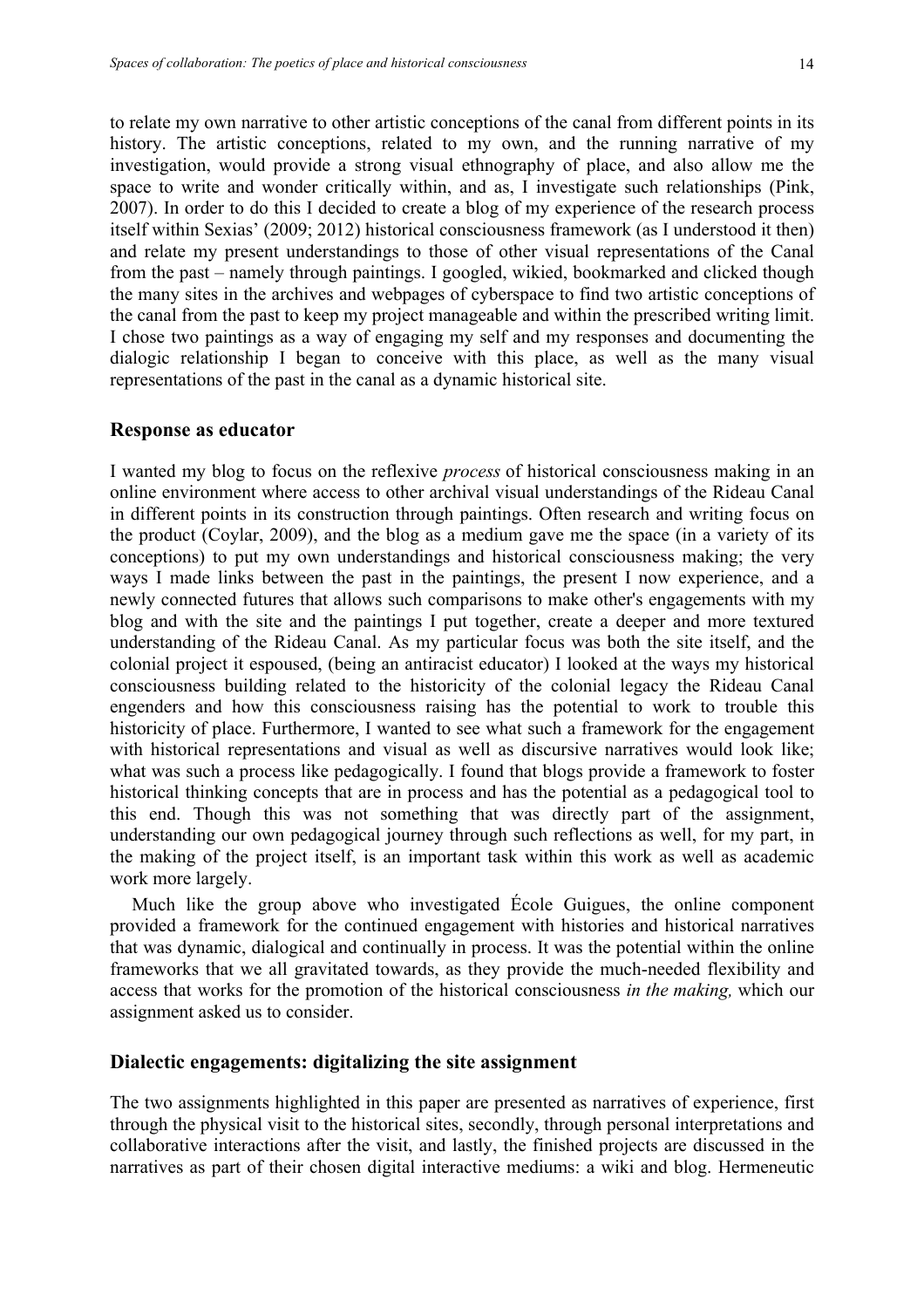methodology underpins the site assignment evident in the multiple layers of meaning making and student narratives of experience. As a reflexive search for meaning through commonsense understandings of everyday places, hermeneutics as a methodology seeks to make the familiar strange (Linge, 2004) by engaging in a dialectical process of experiencing, reinterpreting, and reflecting on the original experience with the site visit. In the hermeneutic tradition of Gadamer (2004), this process can be understood as dialogical through three ongoing stages of engagement: initial interaction with the historical site as a text, understanding the site as part of a larger (historical) text, and creating new meaning from these engagements through the creation of projects that are available online as text. 'Text' in this case is used to encompass multiple meanings of text, which include both physical place and digital spaces of the blog and wiki. The stages in the hermeneutic process facilitate a deep engagement with the site visit by allowing students to question the everyday places they are familiar with; to make the contemporary sites 'strange' by reflecting on the historical memory and significance of that place. Interestingly, Gadamer and Fantel (1975) are critical of a disciplinary model of historical consciousness (much like Seixas' (2013) work), where historians use a methodological model to interpret historical places, people, or events. Instead of being overly formulaic, Gadamer and Fantel (1975) suggest that each interpretive experience must be situated carefully in the creation and production of knowledge and truth in that particular historian's context. In essence, , hermeneutic methodology enhances the building of historical consciousness by engaging the students to think about place in terms of its public memory and historical significance, from their perspective. A critical, historical consciousness lens was taken throughout the analyses, specifically attending to the contextualized experiences of each author, in order to safeguard against disciplinary rigidity (Gadamer & Fantel, 1975).

The digital aspect of the students' projects necessitates a discussion on the fusion of dialectical processes of engagement and understanding of the historical site, with the choice of open-access, online mediums to display the finished product. The accessible wiki and blog become another text that can further engage in the dialectic process of the site visit: teachers or students choosing to use the wiki or blog not only engage with the historical place through pictures, maps, and links, but also through the narrative engagement of the students who created the wiki and blog. This broadens historical consciousness building, and historical thinking skills through what Capurro (2010) calls 'digital hermeneutics'. Compared to traditional methods of learning history through a textbook, visiting a website, wiki, or blog created about a historically significant place prompts a student to virtually visit the site and its resources, to build on their understanding of the place as a static, flat part of history. The digitalized site assignments arguably have the potential to cobble together historical thinking and historical consciousness by expanding what we know as traditional historical teaching methods. The dialectical process, through a digital hermeneutic approach, also has the potential to continue the project via open access sites for teachers and students.

#### **Closing vignette**

As graduate students, we see the ways in which we have engaged with archival evidence to create a dialogical relationship where the past can be cut and pasted into the present. Similar to the layers we experienced in studying Seixas' (2004, 2006, 2009, 2013) concepts, with technology, we are changing the ways in which we engage with multiple pasts by shifting the emphasis from solitary, archival researching to an integrated, open and connected process of historical consciousness making. In both assignments discussed in this paper - the blog and the wiki - the process was open and known as changes occurred and we were aware that we were engaging with them in a tactile manner. For us, the very narrative nature of history and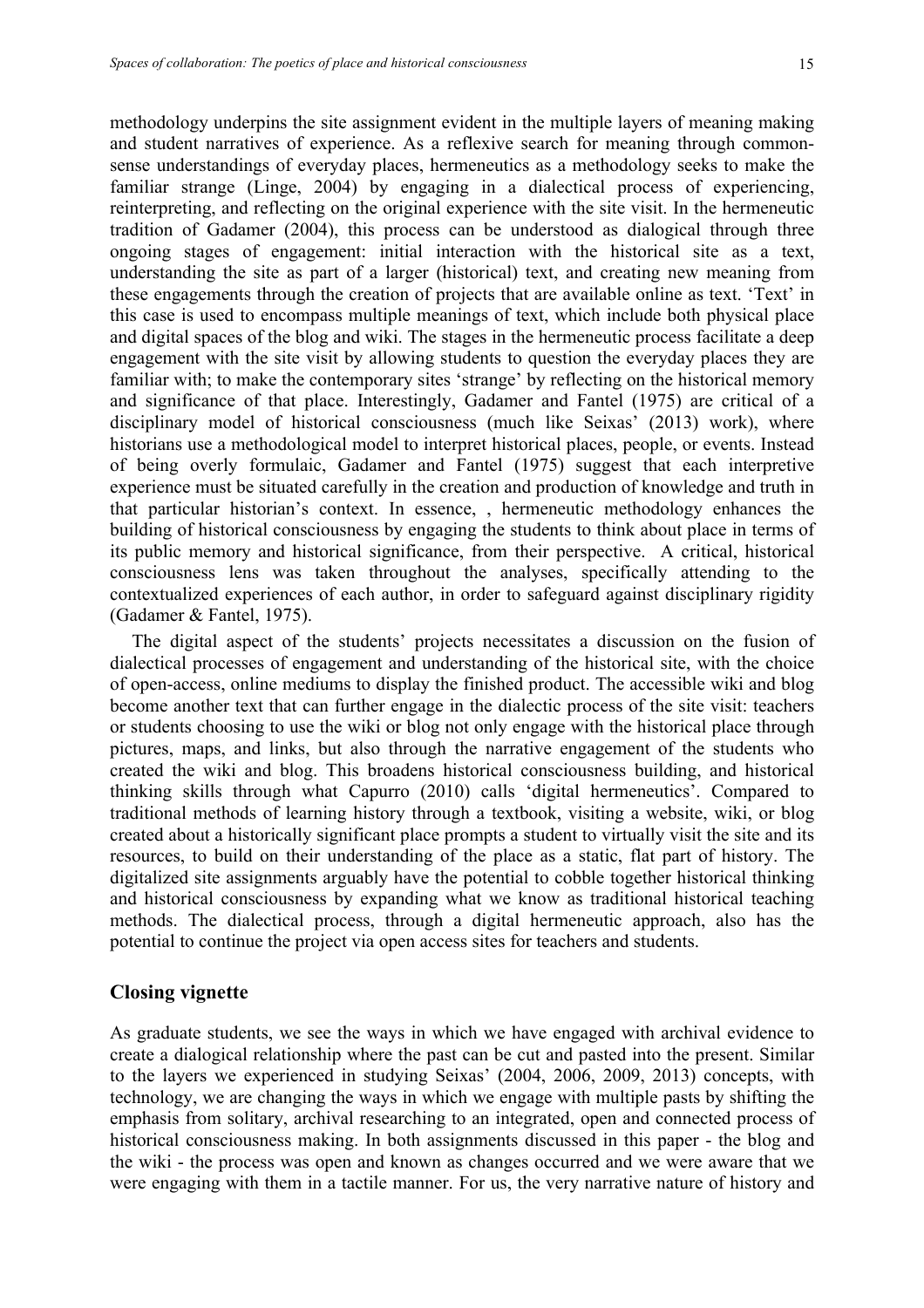meaning making became a more reflexive and open hermeneutic, dialogical process. This finding speaks to Rüsen's (2004) concept of seeing history as temporal, partial and changing. Not only did the internet change the way we interacted with the past, but we used the web as its own historical site in relation to the physical space we visited. This experience brings to mind larger questions that are implicit in projects as the process of 'finding history' shifted to the Internet. We discovered that history is not singular, but multiple. With these multiple pasts, the web is an ever-present reality that we can engage with to understand and negotiate sites and conceptions of our present(s) and our future(s). The internet as archive allowed for a continual re-description of pasts in relation to presents that are continually being engaged, connected and made meaningful through those connections of digital spaces to physical ones and back again.

With this course and the related 'site' assignment, as a professor I attempted, as Osborne suggests (2006), to make history become part of a set of problems to engage students intellectually, one that encourages them to make the imaginative leap into other people's lives and to see the world through their eyes. This in turn allows them to see the choices that were available, the decisions that were made when people like themselves did not know how things would turn out. As scholars and poets, the students and I explored the possibilities of a curricular focus on the interplay between and among historical people, places and events, which prompted an exploration of commemorated historical sites and narratives in the local community. Given that the students were invited to explore previously selected 'sites' to understand historical consciousness as 'the intersection among public memory, citizenship and history education', (Seixas, 2006, p. 15) and to produce creative, artistic assignments, the results, as you have read in the section above, were 'beyond the expected'. This research on historical thinking and teaching invites educators to consider the multiple ways that public narratives, memory and technological interventions can shape our experiences of understanding history as a process, as an engagement with a way of thinking about the contexts of their world and history as a way of thinking itself, whereby students come to play an active role in shaping it in the present.

# **References**

- Anderson, B. (2006). *Imagined communities: Reflections on the origin and spread of nationalism.* London: Verso. Retrieved from: http://www.nationalismproject.org/what.htm
- Auerbach, C. F., & Siverstein, L. B. (2003). *Qualitative data: An introduction to coding and analysis*. New York: New York University Press.
- Axelrod, P. (1997). *The promise of schooling: Education in Canada, 1800-1914*. Toronto: University of Toronto Press Inc.
- Barrow, R., White, P. (Eds.). (1993). *Beyond liberal education: Essays in honor of Paul H Hirst*. London: Routledge.
- Bresler, L. (Ed.). (2007). *International handbook of research in Arts education*. Dordrecht, Netherlands: Springer.
- Bruner, J. S. (1996). *The culture of education*. Cambridge, MA: Harvard University Press.
- Bytown Museum. (2009, December 3). *École Guigues*. Retrieved from: http://capitalneighbourhoods.ca/english/lowertown/story-176.aspx
- Capurro, R. (2010). Digital hermeneutics: An outline. *AI & Society, 25*(1), 35-42.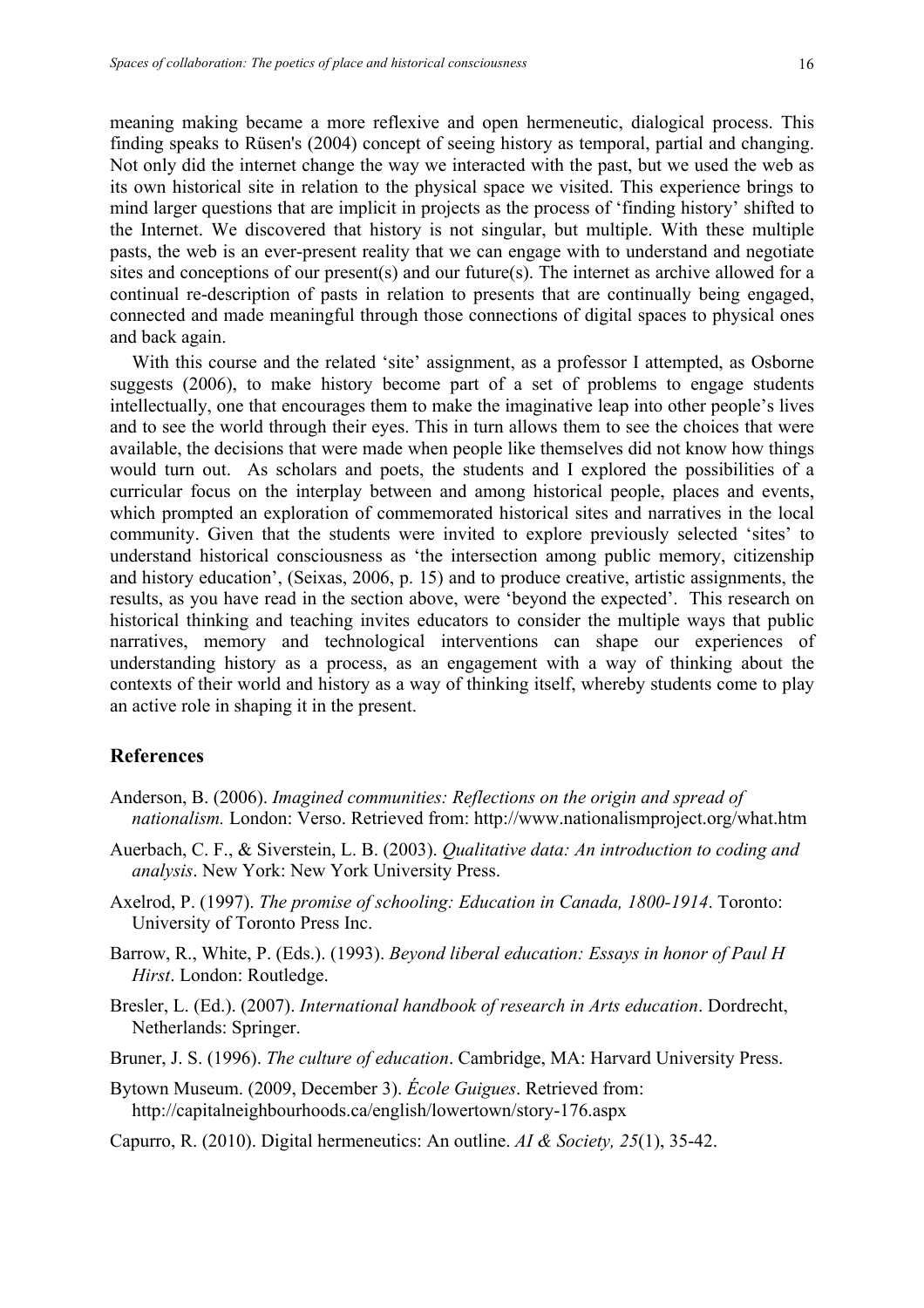- Coetzee, M-H., Munro, M. & De boer, A. (2004). Deeper sites through various lines: LMS and whole brain learning in body/voice training for performers in the HET band. *The South African Theatre Journal, 18*(1), 135-58.
- Colyar, J. (2009). Becoming writing, becoming writers. *Qualitative Inquiry, 15*(2), 421-436.
- Counsell, C. (2011). Disciplinary knowledge for all, the secondary history curriculum and history teachers' achievement. *The Curriculum Journal, 22*(2), 201-225.
- Cutrara, S. (2009). To placate or provoke? A critical review of the disciplines approach to history curriculum. *Journal of the Canadian Association of Curriculum Studies, 7*(2), 86- 109.
- Deasy, R. J. (Ed.). (2002). *Learning in the Arts and student academic and social development.* Washington, DC: Arts Education Partnership.
- Dodd, D. (2009). Canadian historic sites and plaques: Heroines, trailblazers, the Famous Five. *CRM: The Journal of Heritage Stewardship (National Parks Service), 6*(2), 29-66.
- Gadamer, H. G., & Fantel, H. (1975). The problem of historical consciousness. *Graduate Faculty Philosophy Journal, 5*(1), 8-52.
- Gadamer, H.G. (2004). *Truth and method* (2nd ed.). New York: Crossroad.
- Gardner, H. (2001). Jerome S. Bruner. In J. A. Palmer (Ed.), *Fifty modern thinkers on education: From Piaget to the present day* (pp. 90-96). London: Routledge.
- Hall, S. (Ed). (1997). *Representation: Cultural representations and signifying practices*. London: Sage Publications.
- Hawkey, K. (2013). A new look at big history. *Journal of Curriculum Studies, 45*(4), 1-17.
- Hazari, S., North, A., & Moreland, D. (2009). Investigating pedagogical value of Wiki Technology. *Journal of Information Systems Education, 20*(2), 187-198.
- Hennessy, S., Ruthven, K., & Brindley, S. (2005). Teacher perspectives on integrating ICT into subject teaching: Commitment, constraints, caution and change. *Journal of Curriculum Studies, 37*(2), 155-192.
- Hirst, P. H. (2010). *Knowledge and the curriculum: A collection of philosophical papers*. New York: Routledge. (Original work published 1974).
- Issitt, J. (2004). Reflections on the study of textbooks. *History of Education, 33*(6), 683-696.
- Lee, P. (2004). 'Walking backwards into tomorrow': Historical consciousness and understanding history. *International Journal of Historical Learning, Teaching and Research, 4*(1), 1-46.
- Jensen, E. (2001). *Arts and the brain in mind*. Alexandria, VA: Association for Supervision and Curriculum Development.
- Levesque, S. (2008). *Thinking historically: Educating students for the twenty-first century*. Toronto: University of Toronto Press.
- Linge, D. (2004). Foreword. In D. E. Linge (Ed.), *Truth and method* (2<sup>nd</sup> ed.). New York: Crossroad.
- Montgomery, K. (2005). Imagining the anti-racist state: Representations of racism in Canadian history textbooks. *Discourse: Studies in the cultural politics of education, 26*(4), 427-442.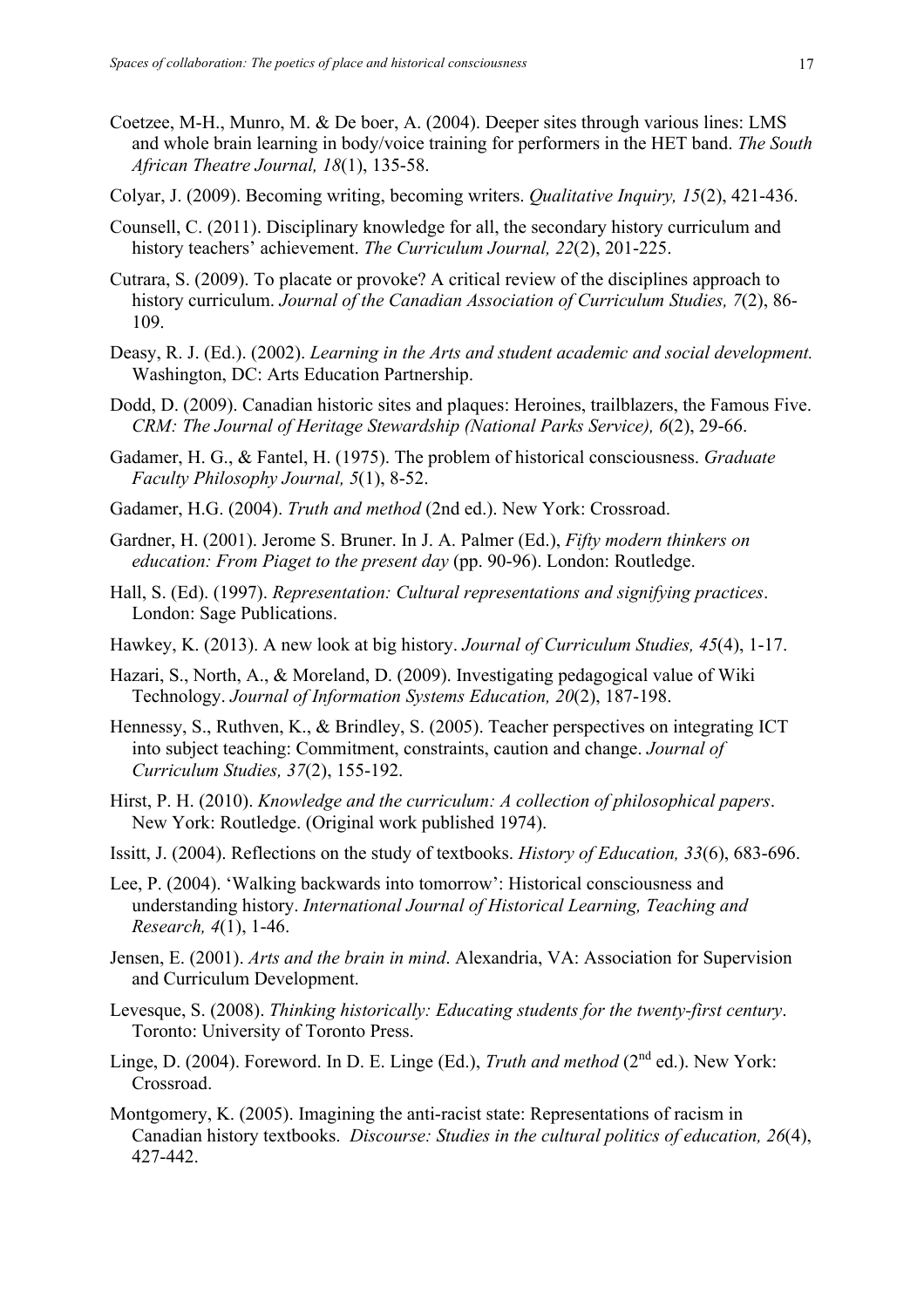- Neatby, N., & Hodgins, P. (Eds.). (2012). *Settling and unsettling memories: Essays in Canadian public history*. Toronto: University of Toronto Press.
- Osborne, B. (2001). Landscapes, memory, monuments, and commemoration: Putting identity in its place. Canadian Ethnic Studies, 22 (3), 39--79.
- Osborne, K. (2006). 'To the past': Why we need to teach and study history. In R. Sandwell (Ed.), *To the past: History education, public memory and citizenship in Canada* (pp. 103- 131). Toronto: University of Toronto Press.
- Osborne, K. (2003). Teaching history in schools: A Canadian debate. *Journal of Curriculum Studies, 35*(5), 585-626.
- Pink, S. (2007). *Doing visual ethnography* (2<sup>nd</sup> ed.). London: Sage.
- Ravitch, D. (2000). The educational backgrounds of history teachers. In P. Stearns, P. Seixas & S. Wineburg (Eds.), *Knowing teaching and learning history: National and international perspectives* (pp. 143-155). New York: New York University Press.
- Reisman, A. (2012). Reading like a historian: A document-based history curriculum intervention in urban high schools. *Cognition and Instruction, 30*(1), 86-112.
- Rüsen, J. (2004). Historical consciousness: Narrative structure, moral function, and ontogenetic development. In P. Seixas (Ed.), *Theorizing historical consciousness* (pp. 63- 85). University of Toronto Press.
- Scheurmann, G., & Newmann, F. M. (1998). Authentic intellectual work in social studies: Putting performance before pedagogy. *Social Education, 62*(1), 23-26.
- Seixas, P. C., Morton, T., Colyer, J., & Fornazzari, S. (2013). The big six: Historical thinking concepts. Toronto: Nelson Education.
- Seixas, P. (Presenter/Author). (2009). *Introduction to historical thinking*. Paper presented in the 'What is the shape and place of historical thinking in high schools?' panel, at the Association for Canadian Studies Conference, Québec. Retrieved from: http://thenhier.ca/
- Seixas, P. (2012). Process, presence, and historical consciousness: Confronting past, present, and future in postmodern time. *Paedogogica Historica, 48*(6), 859-872.
- Seixas, P. (2006). What is historical consciousness? In R. W. Sandwell (Ed.), *To the past: History education, public memory, and citizenship in Canada* (pp. 11-22). Toronto: University of Toronto Press.
- Seixas, P. (Ed.). (2004). *Theorizing historical consciousness*. Toronto: University of Toronto Press.
- Simon, R. (2004). The pedagogical insistence of public memory. In P. Seixas (Ed.), *Theorizing historical consciousness* (pp. 183-201). Toronto: University of Toronto Press.
- Stanley, T. (2009). The banality of colonialism: Encountering artifacts of genocide and white supremacy in Vancouver today. In S. Steinberg (Ed.), *Diversity and multiculturalism: A reader* (pp. 143-159). New York: Peter Lang.
- Stanley, T. (2006). Whose public? Whose memory? Racisms, grand narratives, and Canadian history. In R. Sandwell (Ed.), *To the Past: History education, public memory and citizenship in Canada* (pp. 32-49). Toronto: University of Toronto Press.
- Stearns, P. N., Seixas, P., & Wineburg, S. (Eds.). (2000). *Knowing, teaching, and learning history: National and international perspectives*. New York: New York University Press.